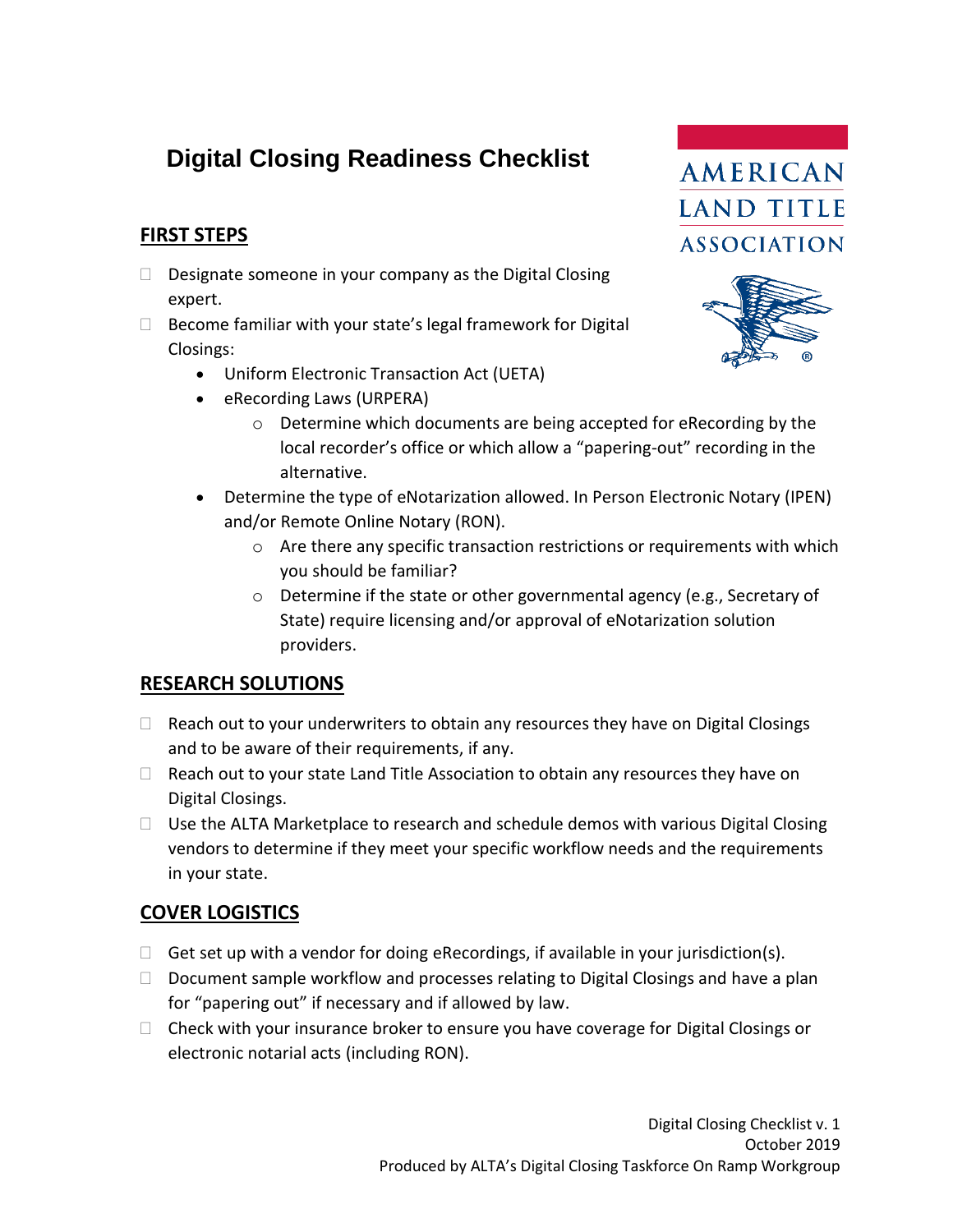# **SET GOALS**

- $\Box$  Evaluate where you hope to gain efficiencies in your workflow.
	- Leading and trailing documents (e.g. pre-closing occupancy agreements; contract addendums).
	- Curative documents and third-party documents (lien releases, etc.).
	- Documents that don't require recording.
- $\Box$  Evaluate where and how you hope to improve your customer experience, recognizing that Digital Closings are not for everyone.
	- Speed and convenience factors.
	- Safety and fraud prevention.

### **GETTING STARTED – CASH & SELLER SIDE ONLY TRANSACTIONS**

- $\Box$  Identify documents which can be eSigned and/or eNotarized.
- $\Box$  Partner with a Digital Closing provider and upload your documents/templates into their platform.
- $\Box$  Determine if agency staff need to become eNotaries and be on boarded with a Digital Closing service provider? If so, who?
- $\Box$  Ensure that all parties to the transaction want to conduct the transaction electronically and are willing to give their consent to it.
- $\Box$  Ensure that participants are technologically equipped and capable of participating in a Digital Closing (particularly if it is a RON closing).

#### **GETTING STARTED – WORKING WITH LENDERS**

 $\Box$  Find a lender who is interested in pursuing a Digital Mortgage strategy.

*Note: It is exceedingly difficult to enter the Digital Closing space without having a live client who is ready to work through the process with you. Each Lender has a unique process. Each technology vendor has unique characteristics. It is virtually impossible to prepare for all lenders and all technology vendors in advance.*

 $\Box$  Find out if the lender has already selected a Digital Closing service provider.

*Note: The lender may wish to drive this process. If this is the case, the agent should engage with the lender and service provider to determine any equipment requirements, system requirements, and workflow. Ask the lender and service provider for any specifications, workflows, tutorials, and training they have. If they don't have them, jointly develop them with the parties.*

*If the lender hasn't selected a service provider, educate yourself and be prepared to provide them with solutions. You can find out which options are available through the ALTA Marketplace, your underwriter, or other agents.*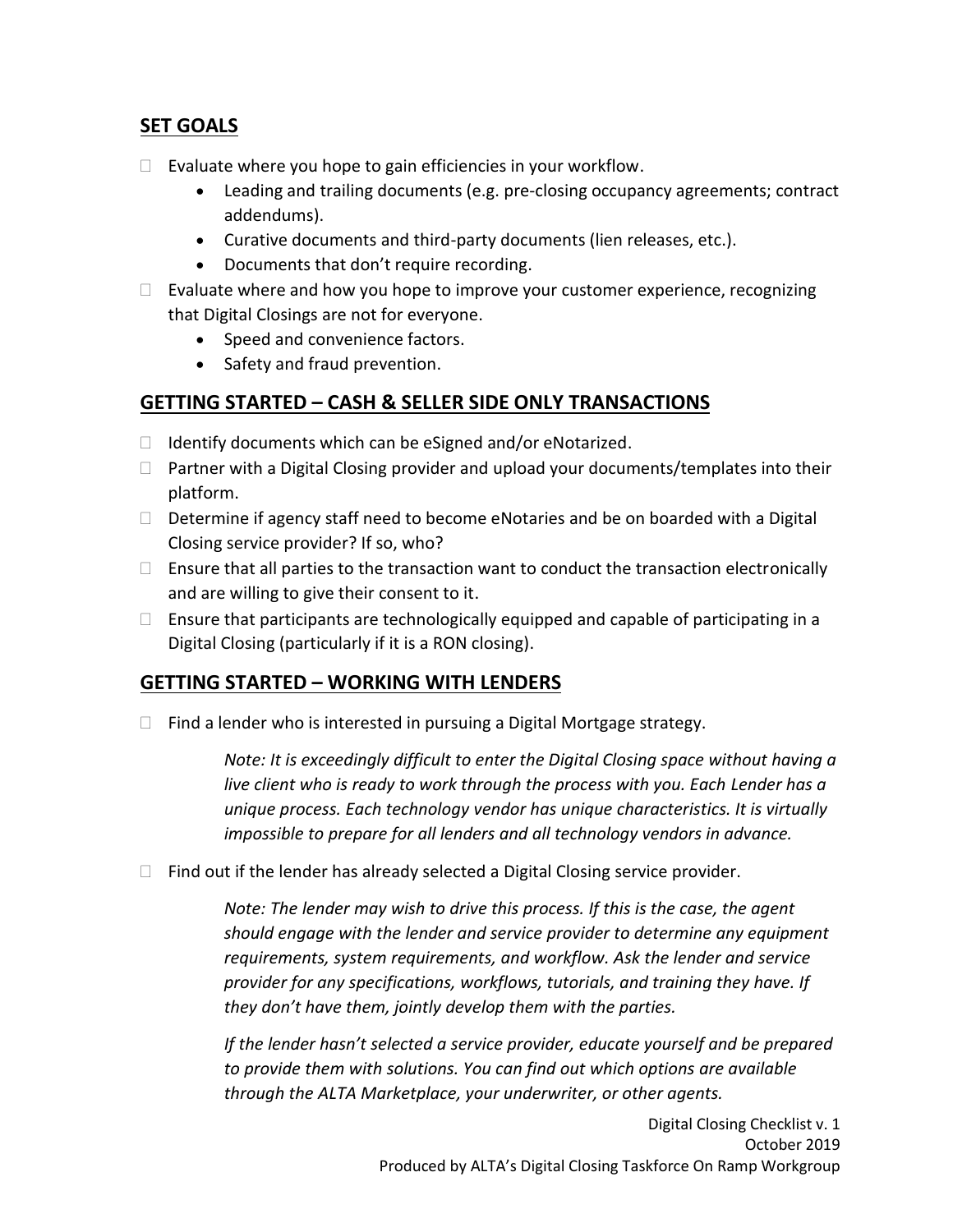- $\Box$  Schedule a meeting with the lender to discuss the Digital Closing process. The following questions will help guide you through this discussion:
	- *In which counties/states do they plan to offer Digital Closing services?*
	- *What types of transactions will they be Digitally Closing (purchase, refinance, HELOC)?*
	- *Will they want hybrid or full Digital Closings?*
	- *Will they want IPEN, RON or both options?*
	- *Who will brief the borrower on the option for a Digital Closing?*
	- *Who will train the borrower on how to use the Digital Closing platform?*
	- *How will the loan package and settlement documents be delivered to the borrower?*
	- *Who will be in charge of the process to ensure each party completes tasks as expected and can adjust to process anomalies (if consumer eSigns in advance, or declines to eSign)?*
	- *Which vendor(s) will the agency be required to utilize/register with to conduct Digital Closings? What are the costs involved?*
	- *Does their Digital Closing service provide the following?*
		- *eSignature capability.*
		- *IPEN capability.*
		- *RON capability.*
		- *Registration for eNotary certificate/stamp.*
		- *Consent and ID verification/authentication of closing parties.*
		- *Video recording and video storage for RON closing.*
		- *eNote and eVault capabilities.*
		- *Multi-factor authentication for all parties to ensure the appropriate people have the appropriate access.*
		- *Tamper evident seal to ensure documents have not been modified after signing.*
		- *Audit log of all the critical events of the entire process to forensically provide evidence of all activities. How long is it stored and where?*
		- *Integration with eRecording provider.*
	- *Will documents be in a format that is eRecordable?*
	- *Does the county recorder's office accept eRecording? If so, which documents?*